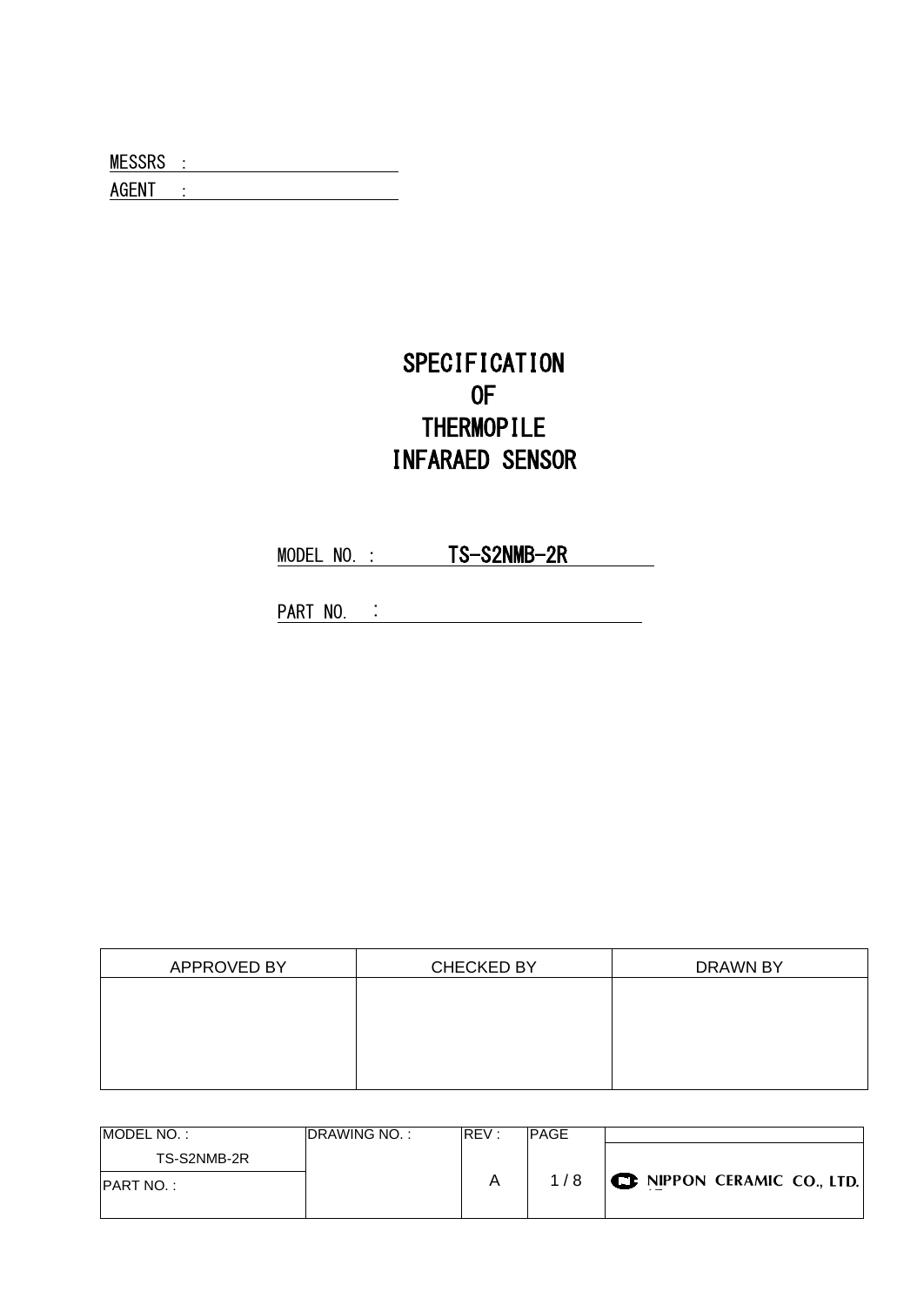| <b>SCOPE</b><br>THIS SPECIFICATION DESCRIBES A THERMOPILE INFRARED SENSOR SUPPLIED BY<br>NIPPON CERAMIC CO., LTD.                                                                                                                                                                                                                                                                          |                                                       |      |      |  |                          |  |
|--------------------------------------------------------------------------------------------------------------------------------------------------------------------------------------------------------------------------------------------------------------------------------------------------------------------------------------------------------------------------------------------|-------------------------------------------------------|------|------|--|--------------------------|--|
| TYPE OF SENSOR<br>SINGLE ELEMENT TYPE.                                                                                                                                                                                                                                                                                                                                                     |                                                       |      |      |  |                          |  |
| PHYSICAL CONFIGURATION<br>1) PAKAGE<br>2) ELEMENT GEOMETRY : SENSITIVE AREA 0.64 mm <sup>2</sup><br>3) ELEMENT ORIENTATION : SEE FIGURE 1-B<br>4) LEAD CONFIGURATION : SEE FIGURE 1-C, 1-D                                                                                                                                                                                                 | : TO-18 METAL CAN WITH DIMENSIONS SHOWN IN FIGURE 1-C |      |      |  |                          |  |
| ELECTRICAL CHARACTERISTICS (AT $25 \pm 5$ °C)<br>1) CIRCUIT CONFIGURATION : FOUR-TERMINAL SENSOR                                                                                                                                                                                                                                                                                           | SEE FIGURE 2                                          |      |      |  |                          |  |
| 2) SIGNAL OUTPUT : $2.43 \text{mV}_{0-p} \pm 25\%$<br>(REFERENCE)<br>(CONDITIONS) ENERGY : 20.6 mW/cm <sup>2</sup> (323K AT SHUTTER OPENING)<br>AMP. GAIN : WITHOUT AMP.<br>TEST SET-UP BLOCK DAGRAM : REFER TO FIGURE 2                                                                                                                                                                   |                                                       |      |      |  |                          |  |
| 3) RESISTANCE OF THERMOPILE (Pin1~Pin3) : 175k $\Omega \pm 30$ k $\Omega$ (at 25°C)                                                                                                                                                                                                                                                                                                        |                                                       |      |      |  |                          |  |
| 4) THERMAL TIME CONSTANT (RISE TIME) $\therefore$ 25 msec. $\sim$ 80 msec. (Typ. 50 msec.)                                                                                                                                                                                                                                                                                                 |                                                       |      |      |  |                          |  |
| 5) THERMISTOR RESISTOR (Pin2~Pin4) : 100k $\Omega \pm 5$ % (at 25°C)                                                                                                                                                                                                                                                                                                                       |                                                       |      |      |  |                          |  |
| 6) THERMISTOR B CONSTANT<br>: 3955K $\pm$ 0.5% (T1/T2: 0/50°C)                                                                                                                                                                                                                                                                                                                             |                                                       |      |      |  |                          |  |
| 7) TEMPERATURE COEFFICIENT OF SIGNAL OUTPUT : +0.03 %/°C $\pm$ 0.04 (10~50°C)<br>(AVERAGE VALUE OF TEMPERATURE COEFFICIENT PER 1°C, IN THE RANGE OF 10 $\degree$ 50°C)<br>(CONDITIONS) SEE FIGURE 2<br>CALCULATING FORMULA [ $\{ (T2^{\circ} \text{CSENS.} - T1^{\circ} \text{CSENS.}) / T1^{\circ} \text{CSENS.} \} \times 100 \}/(T2 - T1)$<br>$\frac{1}{2}$ T2 - T1 = +1 <sup>o</sup> C |                                                       |      |      |  |                          |  |
| MODEL NO.:                                                                                                                                                                                                                                                                                                                                                                                 | DRAWING NO.:                                          | REV: | PAGE |  |                          |  |
| TS-S2NMB-2R                                                                                                                                                                                                                                                                                                                                                                                |                                                       |      |      |  |                          |  |
| <b>PART NO.:</b>                                                                                                                                                                                                                                                                                                                                                                           |                                                       | A    | 2/8  |  | NIPPON CERAMIC CO., LTD. |  |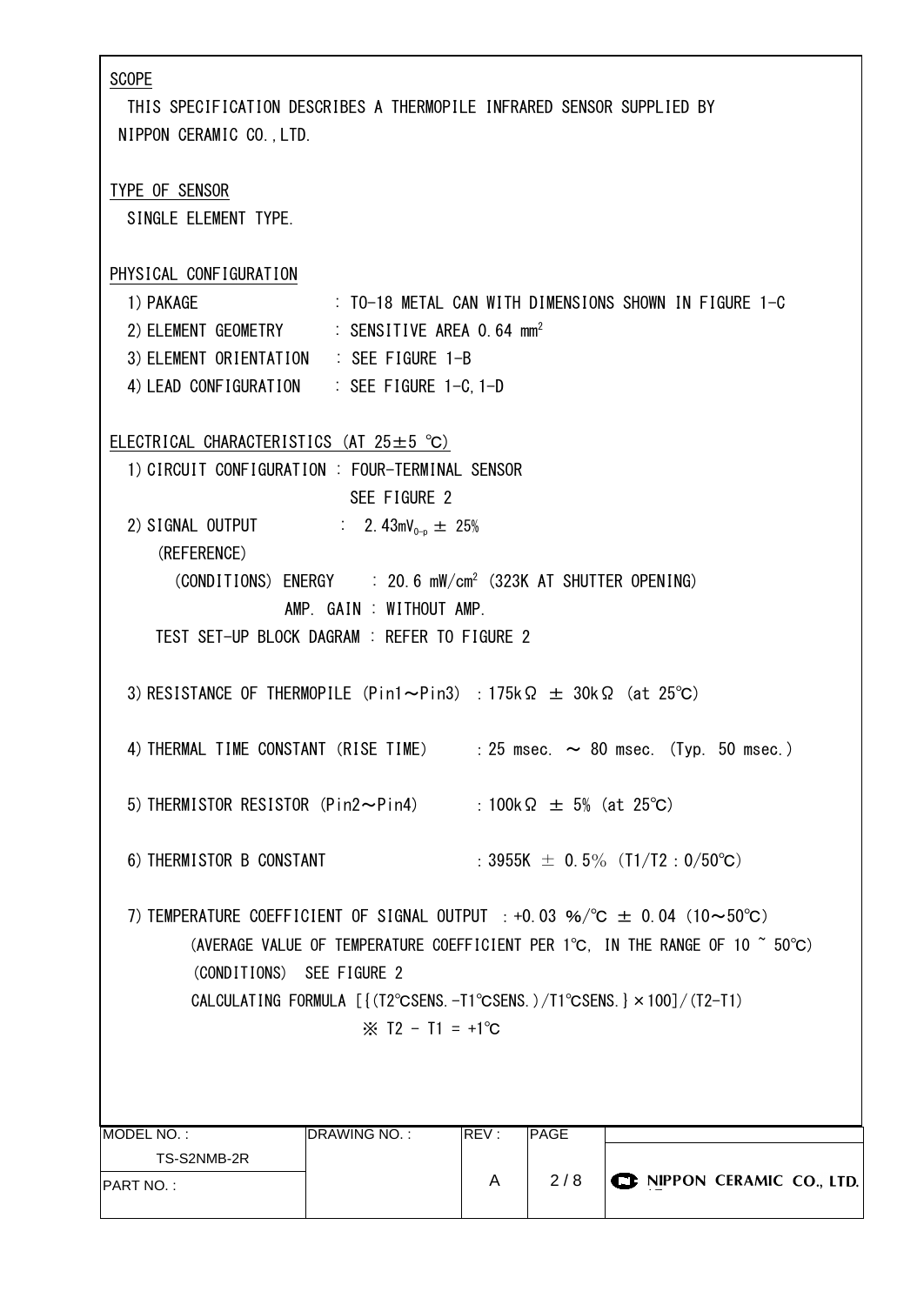OPTICAL CHARACTERISTICS

| 1) FIELD OF VIEW         | : 90° FROM CENTER OF SENSITIVE ELEMENT             |
|--------------------------|----------------------------------------------------|
|                          | $\therefore$ SEE FIGURE 1-A                        |
| 2) FILTER SUBSTRATE      | : SILICON                                          |
| $3)$ CUT ON $(5\%$ TABS) | $: 5.0 \pm 0.5 \mu m$                              |
| 4) TRANSMISSION          | : $\geq$ 70% AVERAGE 7.0~14 $\mu$ m (SEE FIGURE 4) |

#### ENVIRONMENTAL REQUIREMENTS

| 1) OPERATING TEMPERATURE | : $-30^{\circ}$ C TO $+80^{\circ}$ C  |
|--------------------------|---------------------------------------|
| 2) STORAGE TEMPERATURE   | : $-30^{\circ}$ C TO $+100^{\circ}$ C |
| 3) RELATIVE HUMIDITY     |                                       |

THE SENSOR SHALL OPERATE WITHOUT INCREASE IN NOISE OUTPUT WHEN EXPOSED TO 90 ~ 95 % RH AT 30 ℃ CONTINUOUSLY.

| MODEL NO. :       | <b>DRAWING NO.:</b> | REV: | PAGE |                                    |
|-------------------|---------------------|------|------|------------------------------------|
| TS-S2NMB-2R       |                     |      |      |                                    |
| <b>IPART NO.:</b> |                     |      | 3/8  | <b>CE NIPPON CERAMIC CO., LTD.</b> |
|                   |                     |      |      |                                    |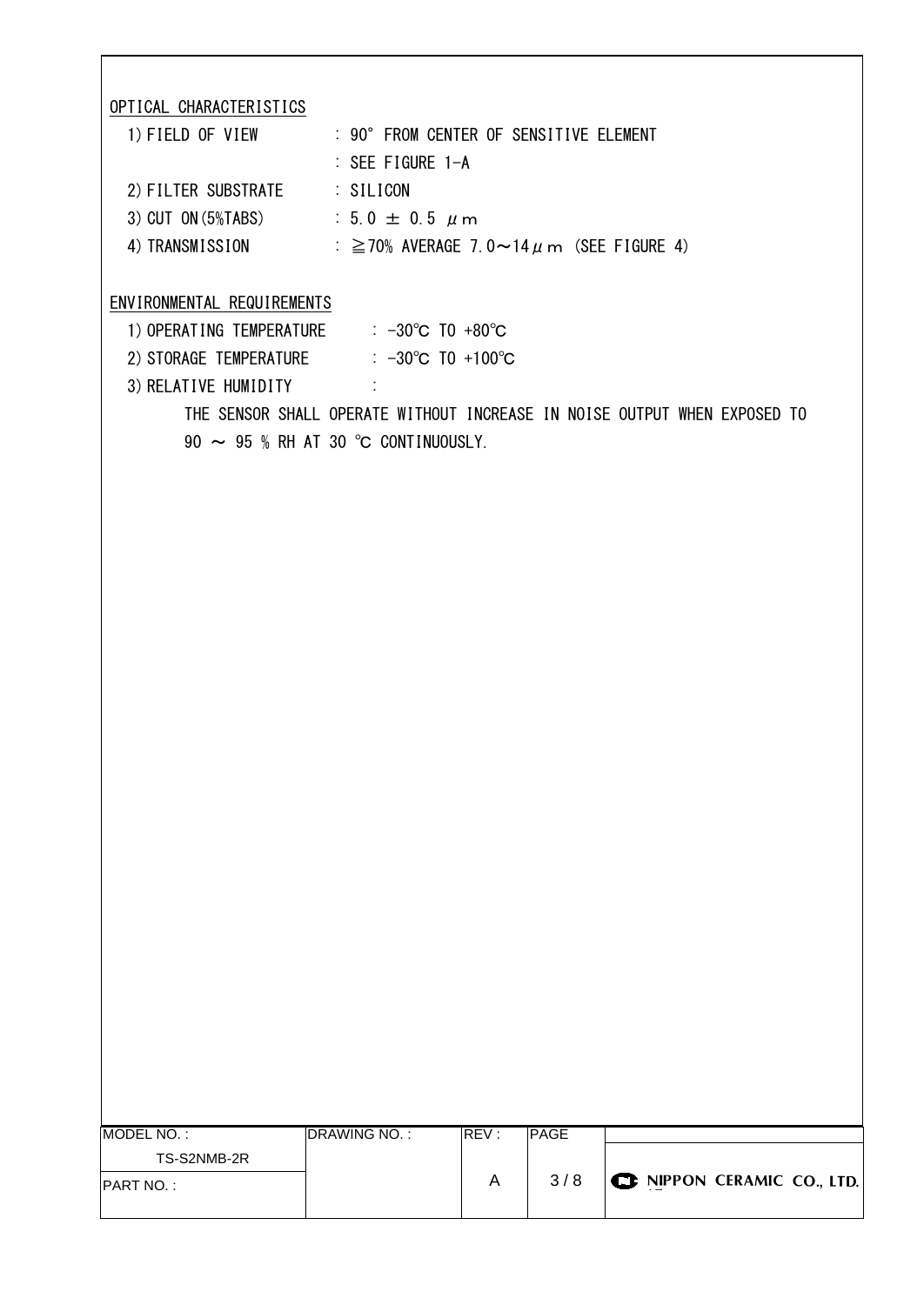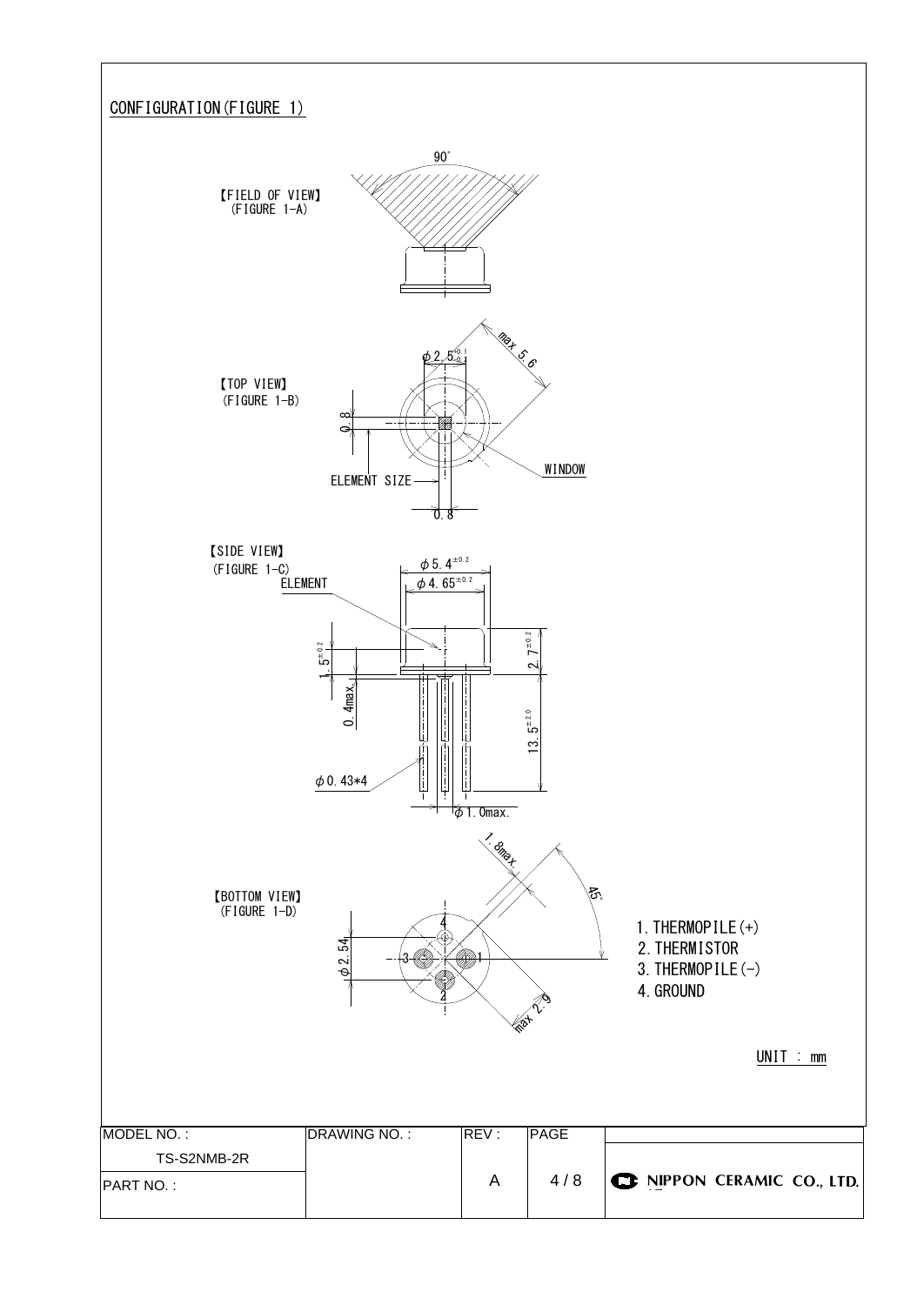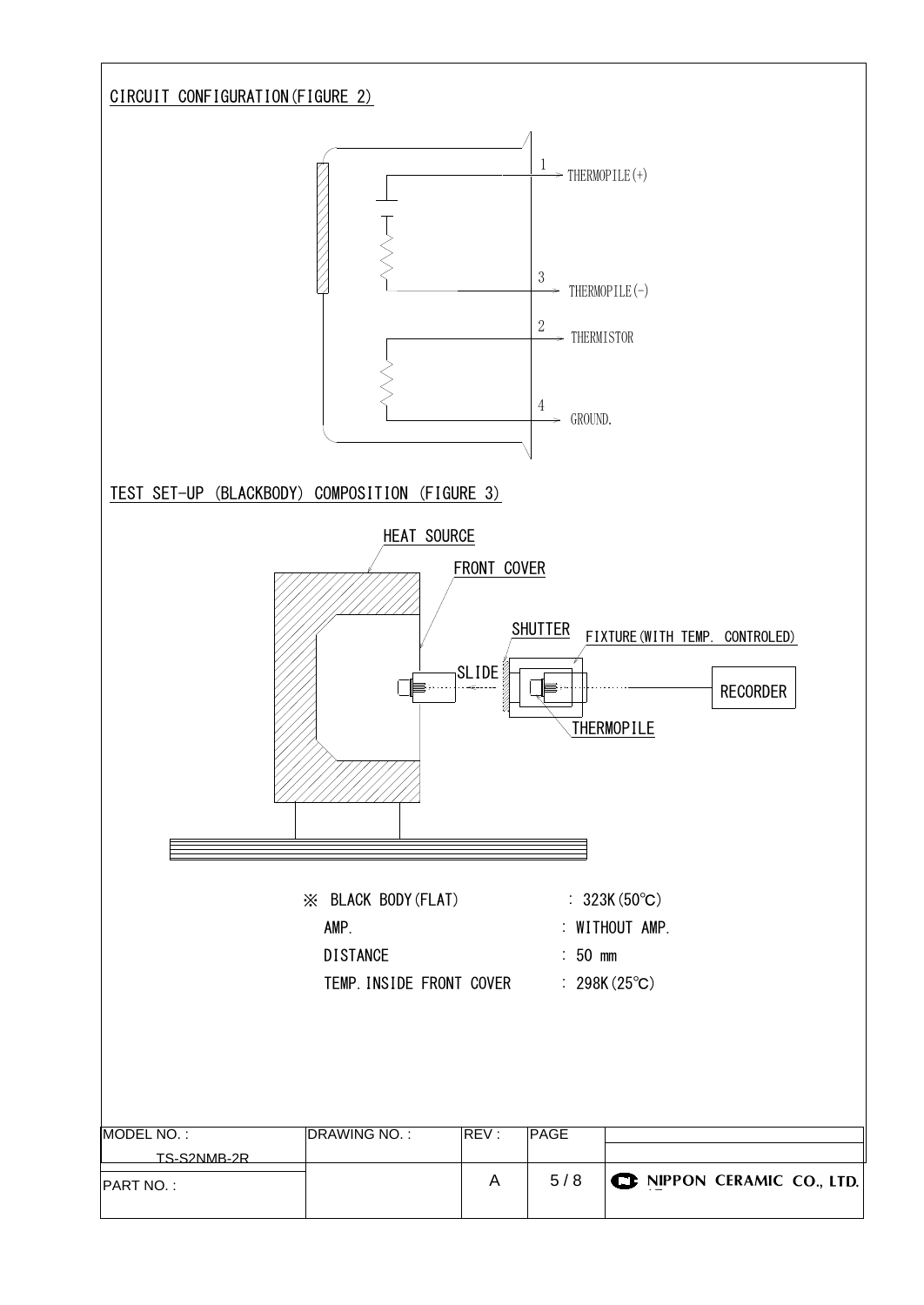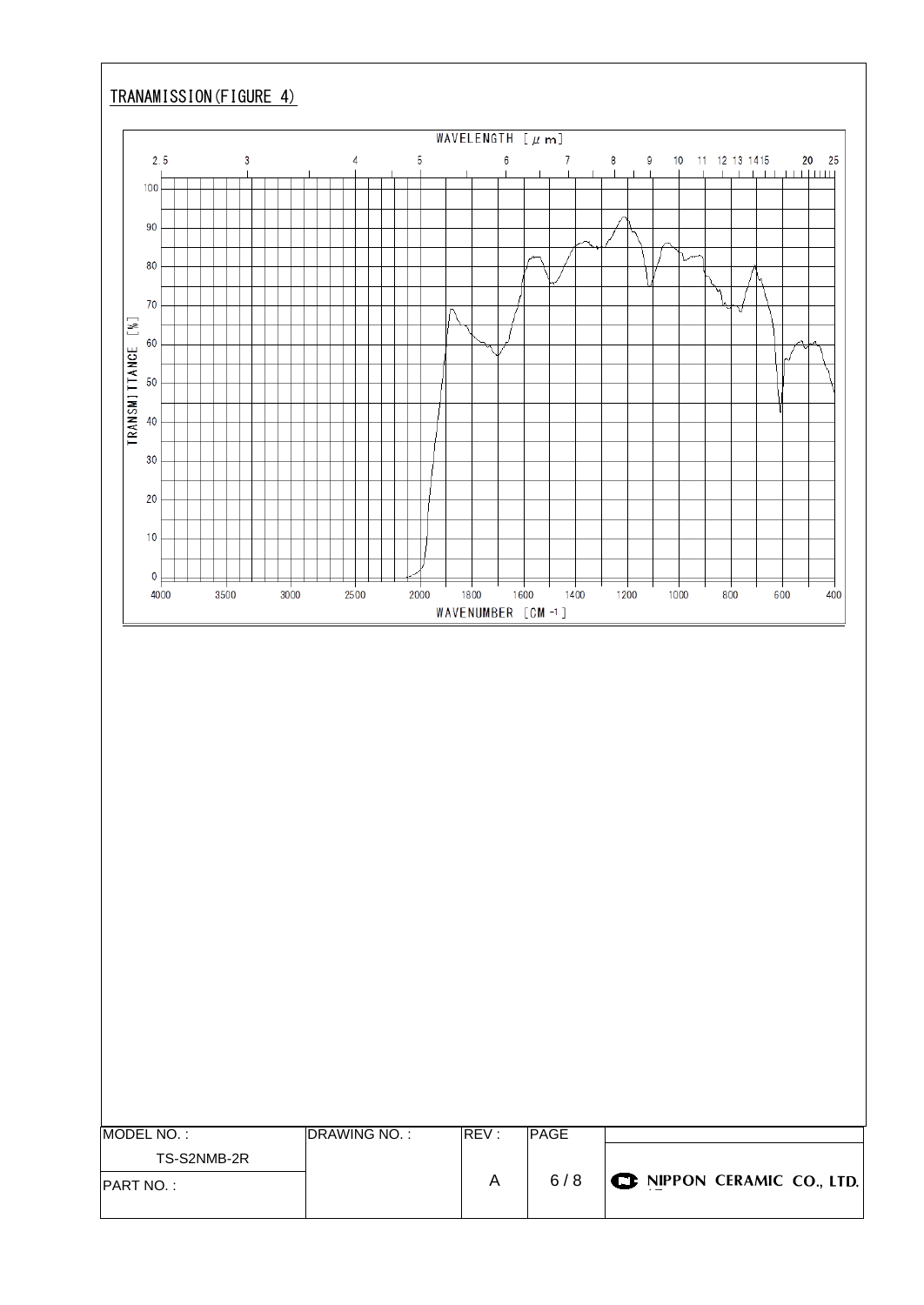※ NOTES

#### 1.DESIGN RESTRICTIONS/PRECAUTIONS

 IF USED FOR OUTDOOR APPLICATIONS, BE SURE TO APPLY SUITABLE SUPPLEMENTARY OPTICAL FILTER AND DRIP-PROOF, ANTI-DEW CONSTRUCTION. THIS SENSOR IS DESIGNED FOR INDOOR USE. IN CASES WHERE SECONDARY ACCIDENTS DUE TO OPERATION FAILURE OR MALFUNCTIONS CAN BE ANTICIPATED, ADD A FAIL SAFE FUNCTION TO THE DESIGN.

## 2.USAGE RESTRICTIONS/PRECAUTIONS

 TO PREVENT SENSOR MALFUNCTIONS, OPERATIONAL FAILURE OR ANY DETERIORATION OF ITS CHARACTERISTICS, DO NOT USE THIS SENSOR IN THE FOLLOWING, OR SIMILAR, CONDITIONS.

- A. IN RAPID ENVIRONMENTAL TEMPERATURE CHANGES.
- B. IN STRONG SHOCK OR VIBRATION.
- C. IN A PLACE WHERE THERE ARE OBSTRUCTING MATERIALS(GLASS,FOG,ETC.) THROUGH WHICH INFRARED RAYS CANNOT PASS WITHIN DETECTION AREA.
- D. IN FLUID, CORROSIVE GASES AND SEA BREEZE.
- E. CONTINUAL USE IN HIGH HUMIDITY ATMOSPHERE.
- F. IN FIELD OF STATIC ELECTRICITY OR STRONG ELECTROMAGNETIC WAVES.
- G. EXPOSED TO DIRECT WIND FROM A HEATER OR AIR CONDITIONER.

### 3.ASSEMBLY RESTRICTIONS/PRECAUTIONS

 $SOLDERING$   $---$ 

- A. USE SOLDERING IRONS WHEN SOLDERING.
- B. AVOID KEEPING PINS OF THIS SENSOR HOT FOR A LONG TIME AS EXCESSIVE HEAT MAY CAUSE DETERIORATION OF ITS QUALITY.(E.G. WITHIN 10 SEC. AT 260℃)  $WASHING$   $---$
- A.BE SURE TO WASH OUT ALL FLUX AFTER SOLDERING AS REMAINDER MAY CAUSE MALFUNCTIONS.
- B.USE A BRUSH WHEN WASHING.WASHING WITH AN ULTRASONIC CLEANER MAY CAUSE OPERATIONAL FAILURE.

### 4.HANDLING AND STORAGE RESTRICTIONS/PRECAUTIONS

 TO PREVENT SENSOR MALFUNCTIONS, OPERATIONAL FAILURE, APPEARANCE DAMAGE OR ANY DETERIORATION OF ITS CHARACTERISTICS, DO NOT EXPOSE THIS SENSOR TO THE FOLLOWING OR SIMILAR, HANDLING AND STORAGE CONDITIONS.

A. VIBRATION FOR A LONG TIME.

- B. STORONG SHOCK.
- C. STATIC ELECTRICITY OR STRONG ELECTROMAGNETIC WAVES.
- D. HIGH & LOW TEMPERATURE AND HUMIDITY FOR A LONG TIME.
- E. CORROSIVE GASES OR SEA BREEZE.
- F. DIRTY AND DUSTY ENVIRONMENTS THAT MAY CONTAMINATE THE OPTICAL WINDOW.

| MODEL NO. :      | <b>IDRAWING NO.:</b> | <b>IREV:</b> | <b>PAGE</b> |                                      |
|------------------|----------------------|--------------|-------------|--------------------------------------|
| TS-S2NMB-2R      |                      |              |             |                                      |
| <b>PART NO.:</b> |                      |              | 7/8         | $\mathbf G$ NIPPON CERAMIC CO., LTD. |
|                  |                      |              |             |                                      |